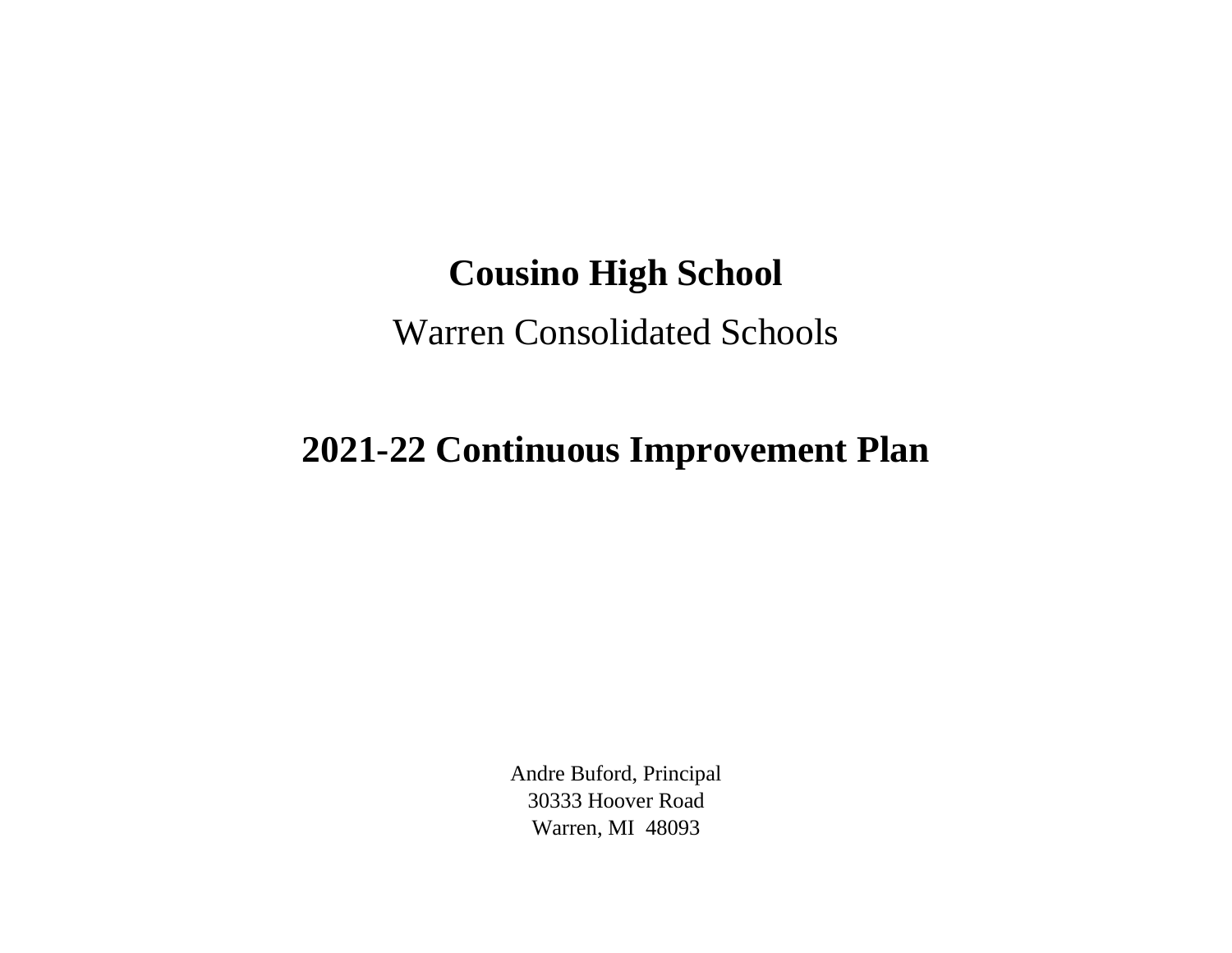**Using your building's data story and equity reflection, review your current improvement plan. Does this new information on equity lead to adjusting or adding any additional strategies or activities to your improvement plan? Indicate your goals below and any revisions for 2021-2022.**

|                                                                        | Goal 1                                                                                                                                                                                                                                                                    |
|------------------------------------------------------------------------|---------------------------------------------------------------------------------------------------------------------------------------------------------------------------------------------------------------------------------------------------------------------------|
| <b>SMART Goal Language</b>                                             | Promote College and Career Readiness by increasing achievement in English Language Arts by meeting the needs of<br>all students.                                                                                                                                          |
| <b>Continuation Goal</b><br>(Yes or No)                                | Yes                                                                                                                                                                                                                                                                       |
|                                                                        | Professional Learning Communities - Staff will collaborate as a professional learning community to strengthen the<br>vertical and horizontal alignment between curriculum, instruction and assessment practices in all core and elective<br>content areas.                |
| <b>Additional Strategies</b>                                           | Research-Based Tier II & III Interventions - Teachers will support supplemental instruction for identified students<br>provided by intervention staff. Consultation/coaching on positive behavioral and academic interventions for<br>individualized support for students |
| <b>Additional Activities</b>                                           | Data Analysis/Dialogues<br>PLC Minutes/Agendas<br>Implement MTSS Process and Intervention Team<br>ELA Builder classes (AARI)                                                                                                                                              |
| Title I Funding Source<br><b>Update (must match Title</b><br>I budget) | N/A                                                                                                                                                                                                                                                                       |
| <b>Other Funding Sources</b><br><b>Update</b>                          | N/A                                                                                                                                                                                                                                                                       |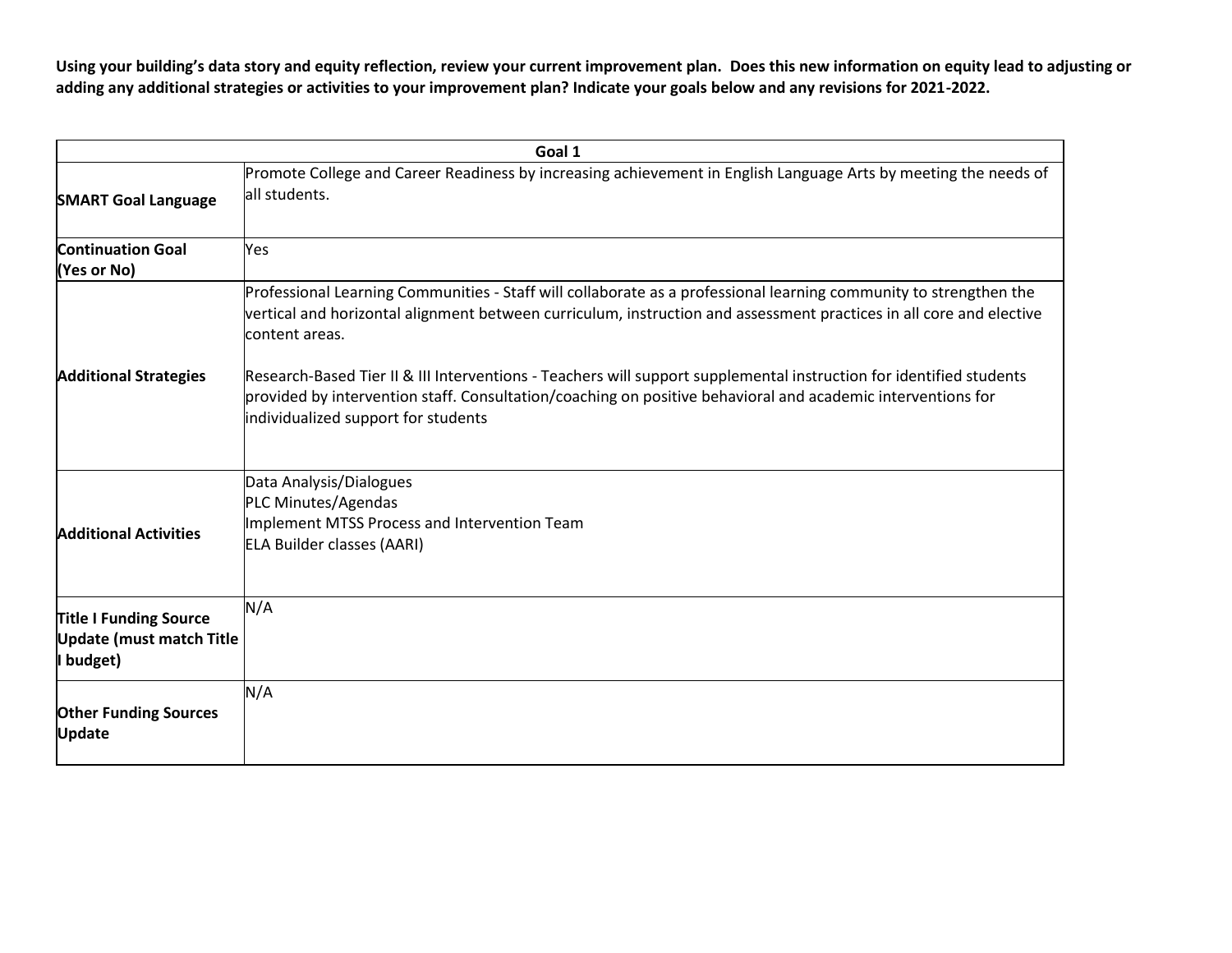| Goal 2                                                                 |                                                                                                                                                                                                                                                                           |  |
|------------------------------------------------------------------------|---------------------------------------------------------------------------------------------------------------------------------------------------------------------------------------------------------------------------------------------------------------------------|--|
| <b>SMART Goal Language</b>                                             | Promote College and Career Readiness by increasing achievement in Mathematics by meeting the needs of all students.                                                                                                                                                       |  |
| <b>Continuation Goal</b><br>(Yes or No)                                | Yes                                                                                                                                                                                                                                                                       |  |
|                                                                        | Professional Learning Communities - Staff will collaborate as a professional learning community to strengthen the vertical<br>and horizontal alignment between curriculum, instruction and assessment practices in all core and elective content areas.                   |  |
| <b>Additional Strategies</b>                                           | Research-Based Tier II & III Interventions - Teachers will support supplemental instruction for identified students provided<br>by intervention staff. Consultation/coaching on positive behavioral and academic interventions for individualized support<br>for students |  |
| <b>Additional Activities</b>                                           | Data Analysis/Dialogues<br>PLC Minutes/Agendas<br>Implement MTSS Process and Intervention Team                                                                                                                                                                            |  |
| <b>Title I Funding Source</b><br>Update (must match Title I<br>budget) |                                                                                                                                                                                                                                                                           |  |
| <b>Other Funding Sources</b><br><b>Update</b>                          |                                                                                                                                                                                                                                                                           |  |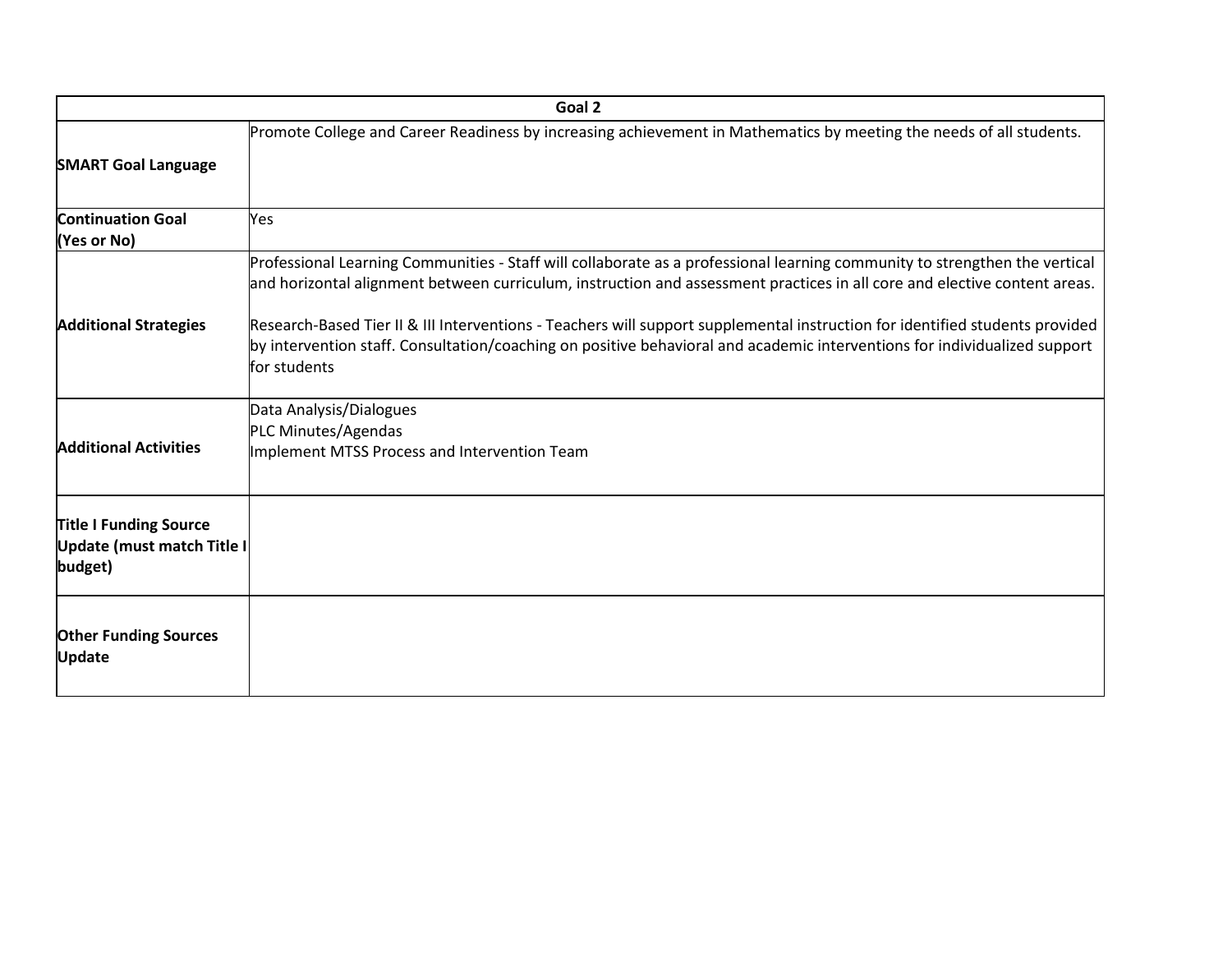|                                                                               | Goal 3                                                                                                                                                                                                                                                                    |  |  |
|-------------------------------------------------------------------------------|---------------------------------------------------------------------------------------------------------------------------------------------------------------------------------------------------------------------------------------------------------------------------|--|--|
| <b>SMART Goal Language</b>                                                    | Promote College and Career Readiness by increasing achievement in Social Studies by meeting the needs of all<br>students.                                                                                                                                                 |  |  |
| <b>Continuation Goal</b><br>(Yes or No)                                       | Yes                                                                                                                                                                                                                                                                       |  |  |
| <b>Additional Strategies</b>                                                  | Professional Learning Communities - Staff will collaborate as a professional learning community to strengthen the<br>vertical and horizontal alignment between curriculum, instruction and assessment practices in all core and elective<br>content areas.                |  |  |
|                                                                               | Research-Based Tier II & III Interventions - Teachers will support supplemental instruction for identified students<br>provided by intervention staff. Consultation/coaching on positive behavioral and academic interventions for<br>individualized support for students |  |  |
| <b>Additional Activities</b>                                                  | Data Analysis/Dialogues<br>PLC Minutes/Agendas<br>Implement MTSS Process and Intervention Team                                                                                                                                                                            |  |  |
| <b>Title I Funding Source</b><br><b>Update (must match Title</b><br>I budget) |                                                                                                                                                                                                                                                                           |  |  |
| <b>Other Funding Sources</b><br><b>Update</b>                                 |                                                                                                                                                                                                                                                                           |  |  |